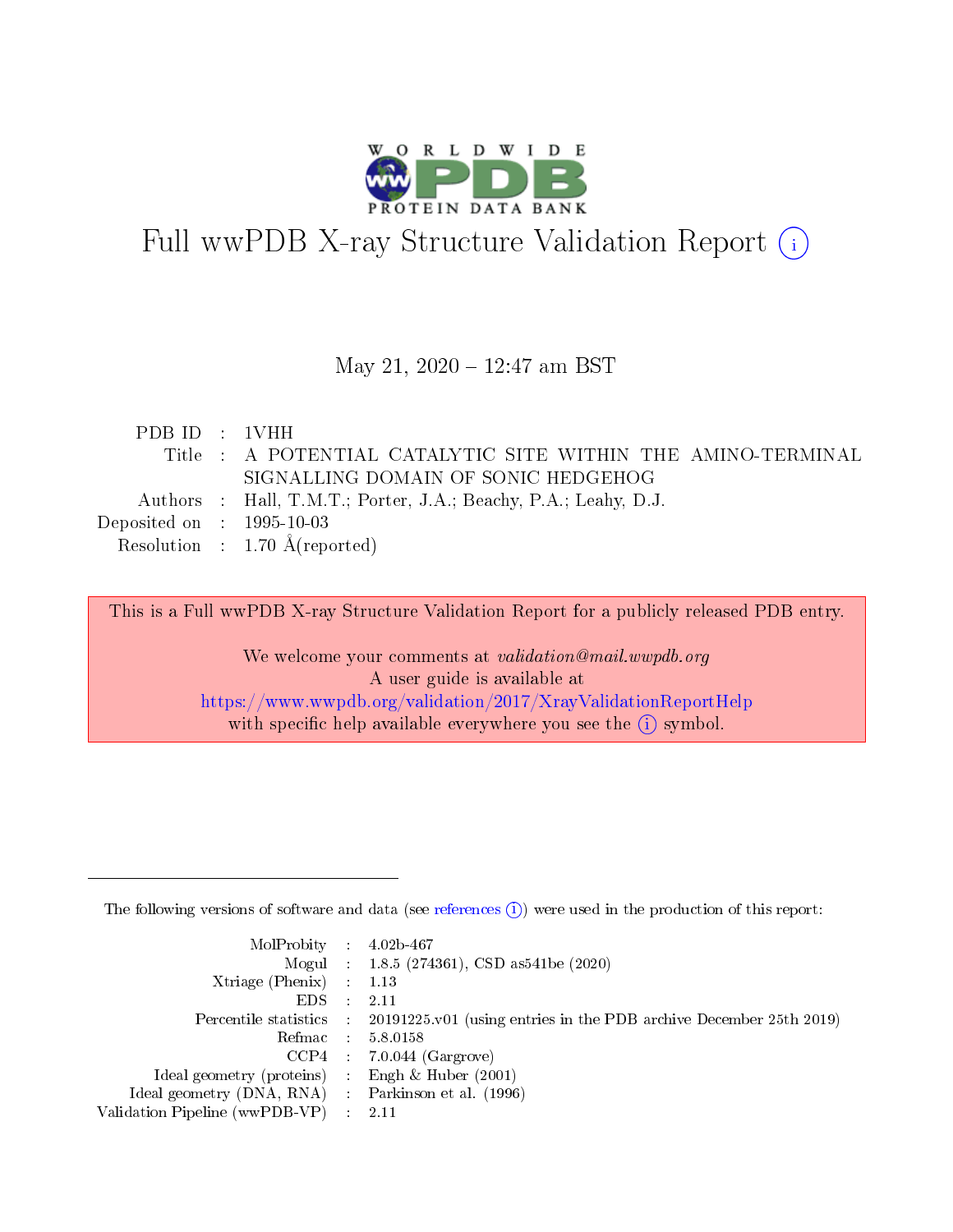# 1 [O](https://www.wwpdb.org/validation/2017/XrayValidationReportHelp#overall_quality)verall quality at a glance  $(i)$

The following experimental techniques were used to determine the structure: X-RAY DIFFRACTION

The reported resolution of this entry is 1.70 Å.

Percentile scores (ranging between 0-100) for global validation metrics of the entry are shown in the following graphic. The table shows the number of entries on which the scores are based.



| Metric                | Whole archive<br>$(\#\mathrm{Entries})$ | Similar resolution<br>$(\#\text{Entries},\,\text{resolution}\,\,\text{range}(\textup{\AA}))$ |
|-----------------------|-----------------------------------------|----------------------------------------------------------------------------------------------|
| $R_{free}$            | 130704                                  | $4298(1.70-1.70)$                                                                            |
| Clashscore            | 141614                                  | $4695(1.70-1.70)$                                                                            |
| Ramachandran outliers | 138981                                  | $4610(1.70-1.70)$                                                                            |
| Sidechain outliers    | 138945                                  | $4610(1.70-1.70)$                                                                            |
| RSRZ outliers         | 127900                                  | $4222(1.70-1.70)$                                                                            |

The table below summarises the geometric issues observed across the polymeric chains and their fit to the electron density. The red, orange, yellow and green segments on the lower bar indicate the fraction of residues that contain outliers for  $>=3, 2, 1$  and 0 types of geometric quality criteria respectively. A grey segment represents the fraction of residues that are not modelled. The numeric value for each fraction is indicated below the corresponding segment, with a dot representing fractions  $\epsilon=5\%$  The upper red bar (where present) indicates the fraction of residues that have poor fit to the electron density. The numeric value is given above the bar.

| Mol | $\cap$ hain | Length  | Quality of chain |     |  |  |  |  |  |
|-----|-------------|---------|------------------|-----|--|--|--|--|--|
|     |             |         | 5%               |     |  |  |  |  |  |
|     | . .         | $162\,$ | 83%              | 12% |  |  |  |  |  |

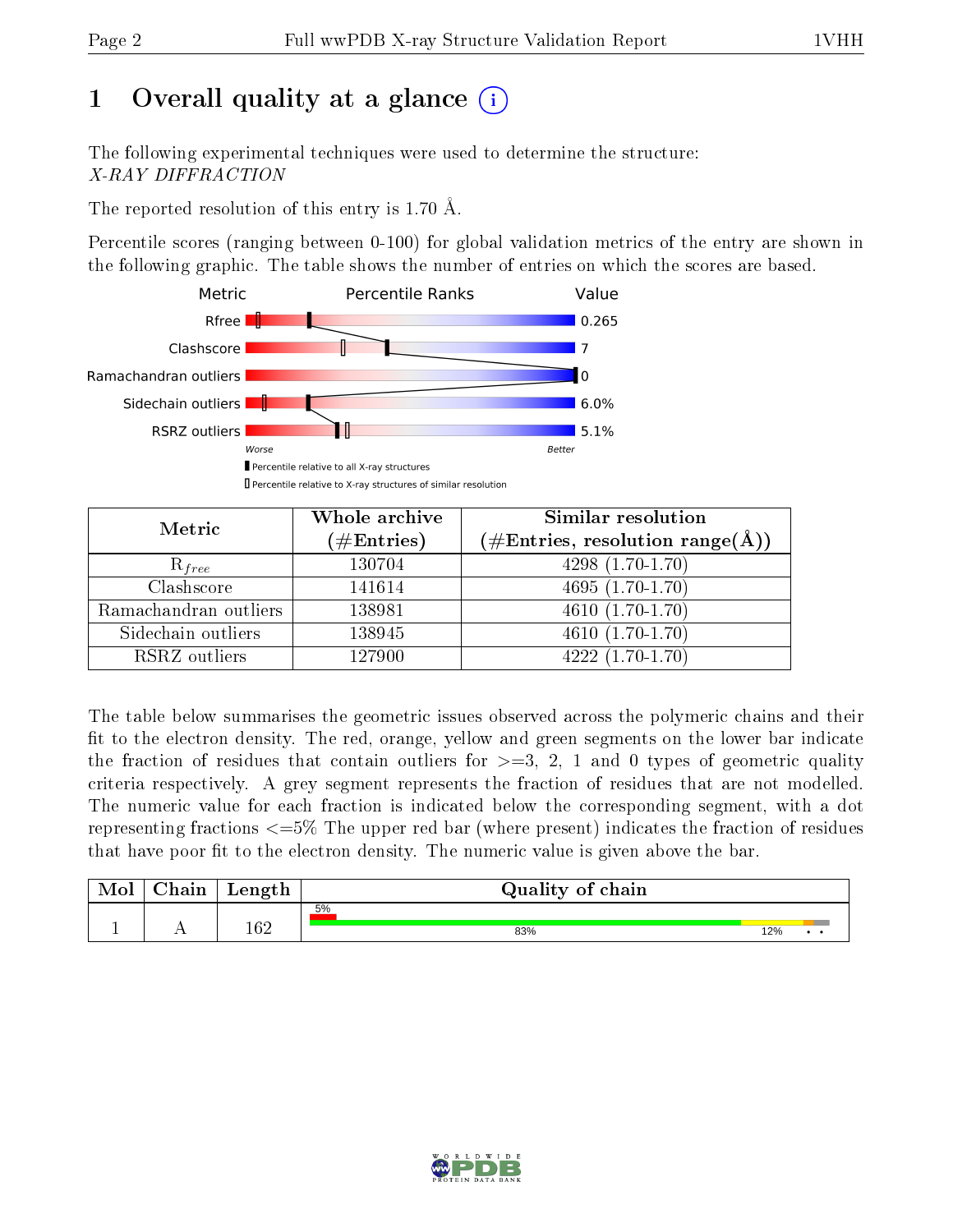# 2 Entry composition (i)

There are 4 unique types of molecules in this entry. The entry contains 1923 atoms, of which 541 are hydrogens and 0 are deuteriums.

In the tables below, the ZeroOcc column contains the number of atoms modelled with zero occupancy, the AltConf column contains the number of residues with at least one atom in alternate conformation and the Trace column contains the number of residues modelled with at most 2 atoms.

Molecule 1 is a protein called SONIC HEDGEHOG.

| Mol | $\text{Chain}$ | $\,$ Residues | Atoms                    |     |     |     |     | $\text{ZeroOcc}$   AltConf   Trace |  |  |
|-----|----------------|---------------|--------------------------|-----|-----|-----|-----|------------------------------------|--|--|
|     |                | 157           | $\mathrm{Total}$<br>1557 | 784 | 301 | 224 | 243 |                                    |  |  |

• Molecule 2 is ZINC ION (three-letter code: ZN) (formula: Zn).

|  | Mol   Chain   Residues | Atoms    | $\rm ZeroOcc \mid AltConf$ |
|--|------------------------|----------|----------------------------|
|  |                        | Total Zn |                            |

• Molecule 3 is SULFATE ION (three-letter code: SO4) (formula:  $O_4S$ ).



|  | $Mol$   Chain   Residues | Atoms |  |  | $ZeroOcc \   \ AltConf$ |
|--|--------------------------|-------|--|--|-------------------------|
|  |                          | Total |  |  |                         |

• Molecule 4 is water.

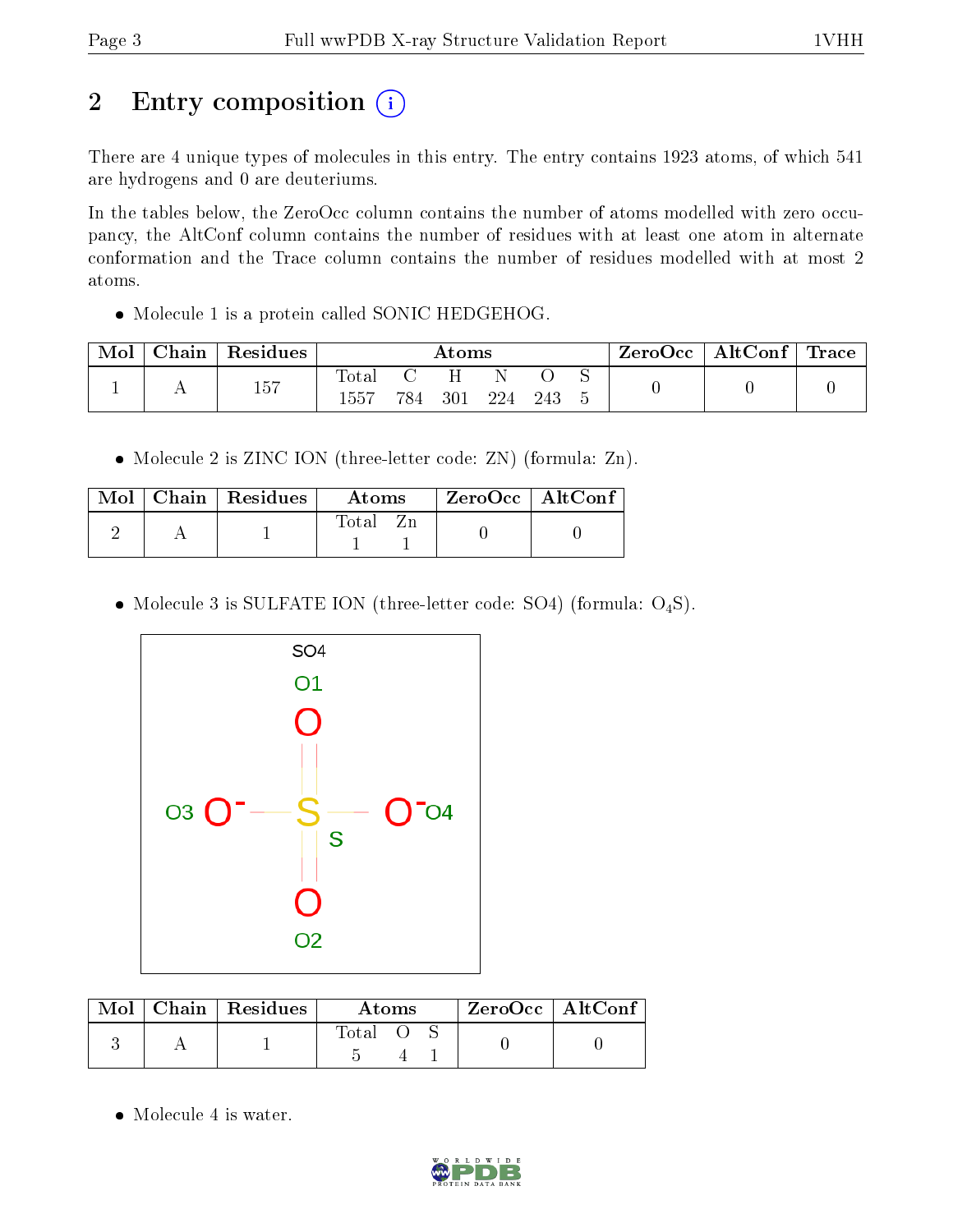| Mol | Chain   Residues | Atoms              |     |     | ZeroOcc   AltConf |  |
|-----|------------------|--------------------|-----|-----|-------------------|--|
|     | -20              | $\rm Total$<br>360 | 240 | 120 |                   |  |

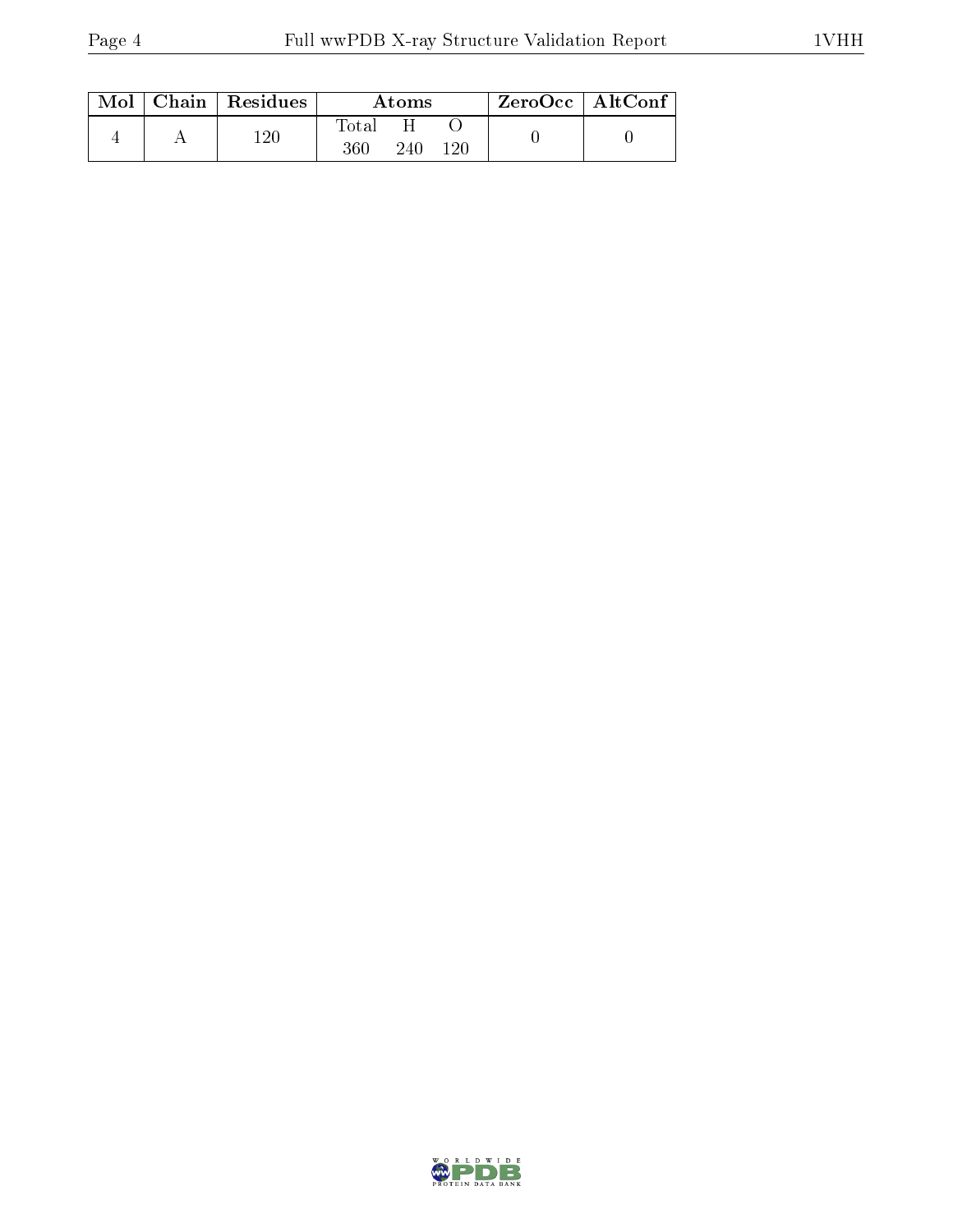# 3 Residue-property plots  $(i)$

These plots are drawn for all protein, RNA and DNA chains in the entry. The first graphic for a chain summarises the proportions of the various outlier classes displayed in the second graphic. The second graphic shows the sequence view annotated by issues in geometry and electron density. Residues are color-coded according to the number of geometric quality criteria for which they contain at least one outlier: green  $= 0$ , yellow  $= 1$ , orange  $= 2$  and red  $= 3$  or more. A red dot above a residue indicates a poor fit to the electron density (RSRZ  $> 2$ ). Stretches of 2 or more consecutive residues without any outlier are shown as a green connector. Residues present in the sample, but not in the model, are shown in grey.

• Molecule 1: SONIC HEDGEHOG



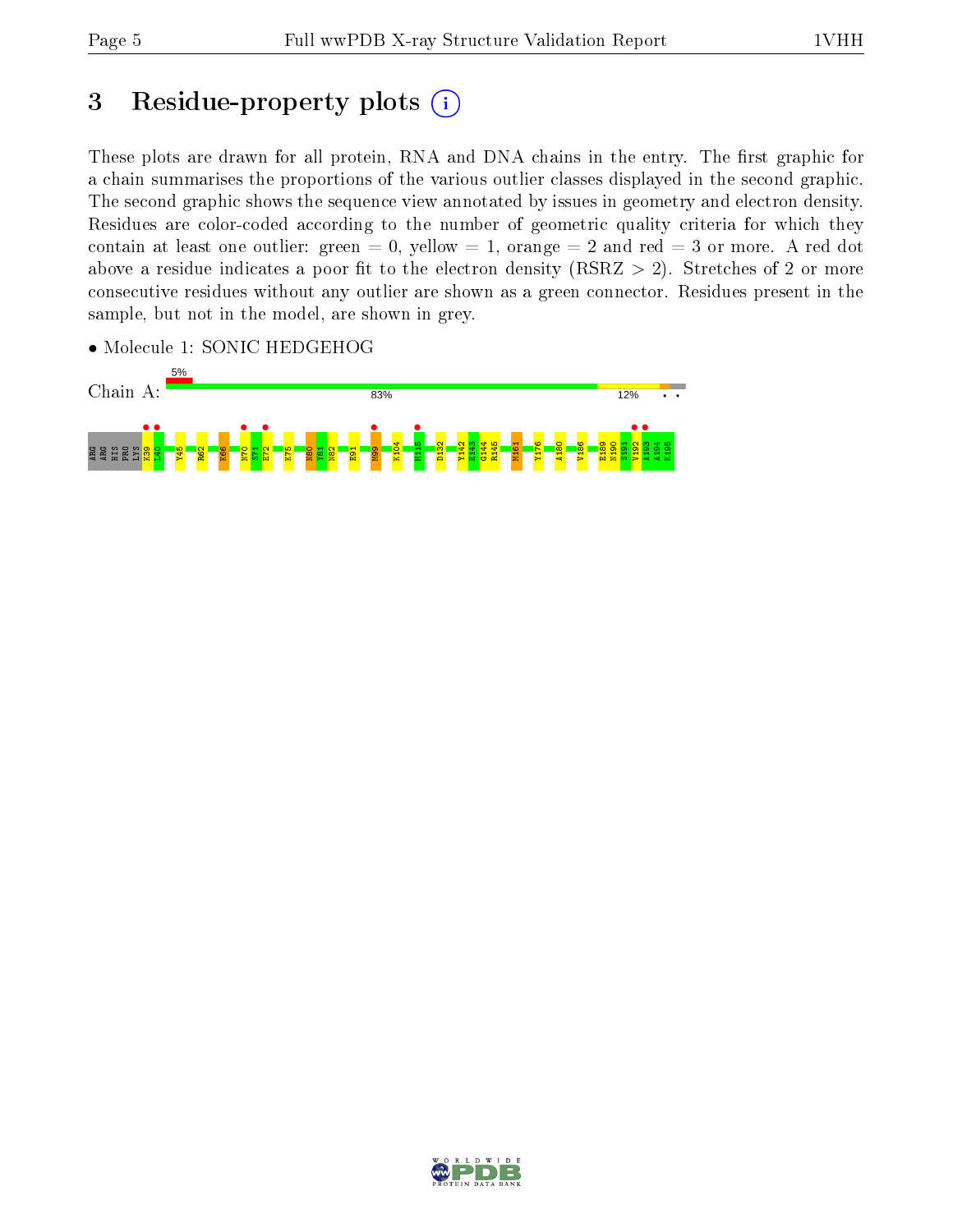## 4 Data and refinement statistics  $(i)$

| Property                                                             | Value                                               | Source                       |
|----------------------------------------------------------------------|-----------------------------------------------------|------------------------------|
| Space group                                                          | P 21 21 21                                          | Depositor                    |
| Cell constants                                                       | $53.70\AA$ $79.00\AA$ $35.40\AA$                    | Depositor                    |
| a, b, c, $\alpha$ , $\beta$ , $\gamma$                               | $90.00^{\circ}$<br>$90.00^\circ$<br>$90.00^{\circ}$ |                              |
| Resolution $(A)$                                                     | $-1.70$<br>6.00                                     | Depositor                    |
|                                                                      | 19.75<br>$-1.70$                                    | <b>EDS</b>                   |
| % Data completeness                                                  | 83.4 (6.00-1.70)                                    | Depositor                    |
| (in resolution range)                                                | 85.4 (19.75-1.70)                                   | <b>EDS</b>                   |
| $R_{merge}$                                                          | 0.08                                                | Depositor                    |
| $R_{sym}$                                                            | (Not available)                                     | Depositor                    |
| $\langle I/\sigma(I) \rangle^{-1}$                                   | $3.02$ (at 1.70Å)                                   | Xtriage                      |
| Refinement program                                                   | $X$ -PLOR 3.1                                       | Depositor                    |
|                                                                      | 0.191, 0.261                                        | Depositor                    |
| $R, R_{free}$                                                        | 0.200,<br>0.265                                     | DCC                          |
| $R_{free}$ test set                                                  | 749 reflections $(4.93\%)$                          | wwPDB-VP                     |
| Wilson B-factor $(A^2)$                                              | $10.5\,$                                            | Xtriage                      |
| Anisotropy                                                           | 0.327                                               | Xtriage                      |
| Bulk solvent $k_{sol}(e/\mathring{A}^3)$ , $B_{sol}(\mathring{A}^2)$ | 0.37, 44.6                                          | <b>EDS</b>                   |
| L-test for twinning <sup>2</sup>                                     | $< L >$ = 0.50, $< L2$ > = 0.33                     | Xtriage                      |
| Estimated twinning fraction                                          | No twinning to report.                              | $\overline{\text{X}}$ triage |
| $F_o, F_c$ correlation                                               | 0.93                                                | <b>EDS</b>                   |
| Total number of atoms                                                | 1923                                                | wwPDB-VP                     |
| Average B, all atoms $(A^2)$                                         | $10.0$                                              | wwPDB-VP                     |

Xtriage's analysis on translational NCS is as follows: The largest off-origin peak in the Patterson function is  $9.24\%$  of the height of the origin peak. No significant pseudotranslation is detected.

<sup>&</sup>lt;sup>2</sup>Theoretical values of  $\langle |L| \rangle$ ,  $\langle L^2 \rangle$  for acentric reflections are 0.5, 0.333 respectively for untwinned datasets, and 0.375, 0.2 for perfectly twinned datasets.



<span id="page-5-1"></span><span id="page-5-0"></span><sup>1</sup> Intensities estimated from amplitudes.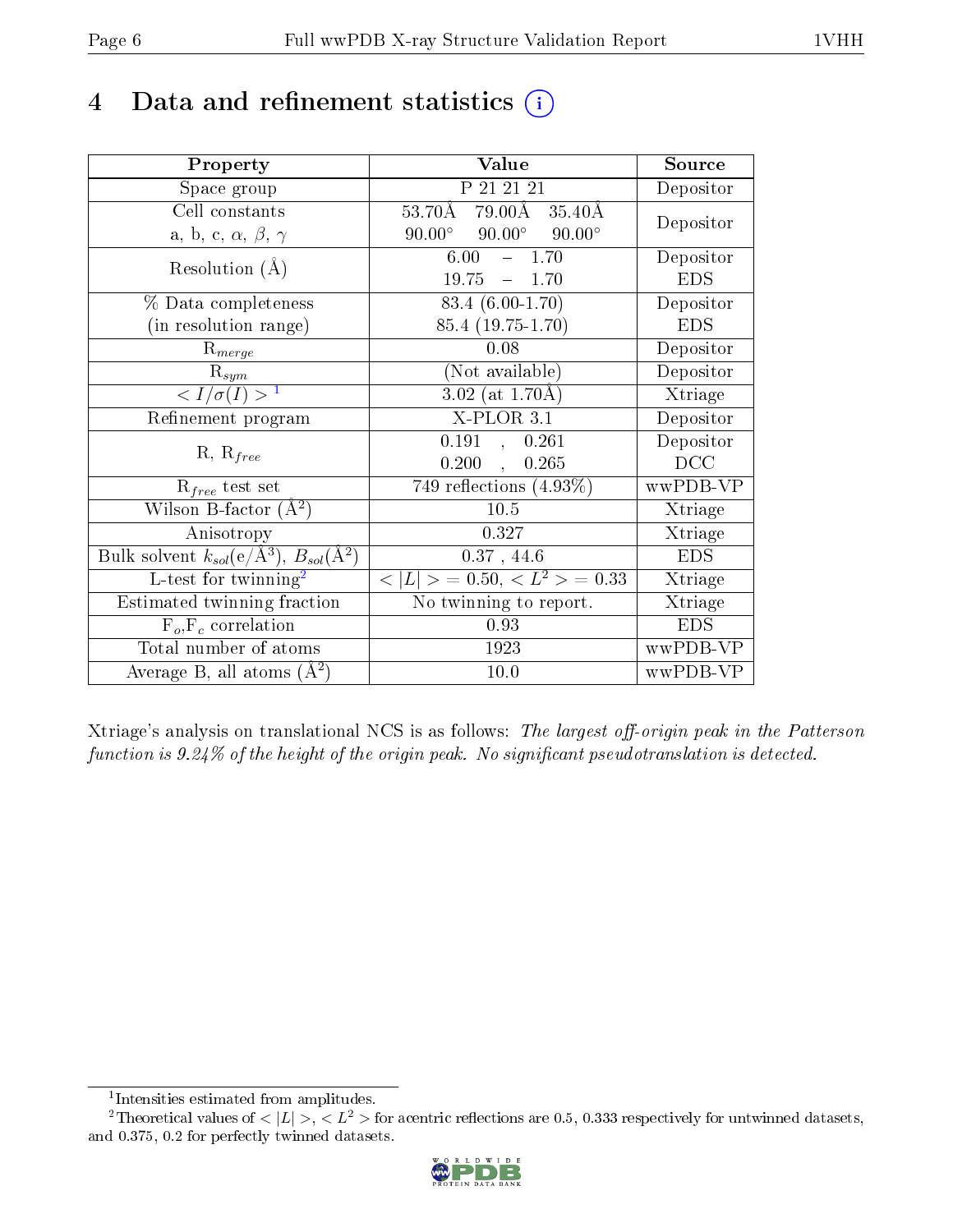# 5 Model quality  $(i)$

### 5.1 Standard geometry (i)

Bond lengths and bond angles in the following residue types are not validated in this section: ZN, SO4

The Z score for a bond length (or angle) is the number of standard deviations the observed value is removed from the expected value. A bond length (or angle) with  $|Z| > 5$  is considered an outlier worth inspection. RMSZ is the root-mean-square of all Z scores of the bond lengths (or angles).

| $Mol$   Chain |      | Bond lengths    | Bond angles |                 |  |
|---------------|------|-----------------|-------------|-----------------|--|
|               | RMSZ | $\# Z  > 5$     |             | RMSZ $ #Z  > 5$ |  |
|               | 0.52 | $2/1282(0.2\%)$ | 0.73        | 0/1728          |  |

All (2) bond length outliers are listed below:

| Mol | Chain | $\mathbb{R}$ es |            | $\mid$ Type $\mid$ Atoms |      | $\mid$ Observed( $\AA$ ) $\mid$ Ideal( $\AA$ ) |  |
|-----|-------|-----------------|------------|--------------------------|------|------------------------------------------------|--|
|     |       | 161             | MET .      | CG-SD                    | 5.79 | 1.96                                           |  |
|     |       |                 | <b>MET</b> | $CG-SD$                  | 5.01 | 1.94                                           |  |

There are no bond angle outliers.

There are no chirality outliers.

There are no planarity outliers.

### 5.2 Too-close contacts  $(i)$

In the following table, the Non-H and H(model) columns list the number of non-hydrogen atoms and hydrogen atoms in the chain respectively. The H(added) column lists the number of hydrogen atoms added and optimized by MolProbity. The Clashes column lists the number of clashes within the asymmetric unit, whereas Symm-Clashes lists symmetry related clashes.

|  |      |     |      | Mol   Chain   Non-H   H(model)   H(added)   Clashes   Symm-Clashes |
|--|------|-----|------|--------------------------------------------------------------------|
|  | 1256 |     | 1999 |                                                                    |
|  |      |     |      |                                                                    |
|  |      |     |      |                                                                    |
|  | 120  | 240 |      |                                                                    |
|  | 1382 |     | 1999 |                                                                    |

The all-atom clashscore is defined as the number of clashes found per 1000 atoms (including hydrogen atoms). The all-atom clashscore for this structure is 7.

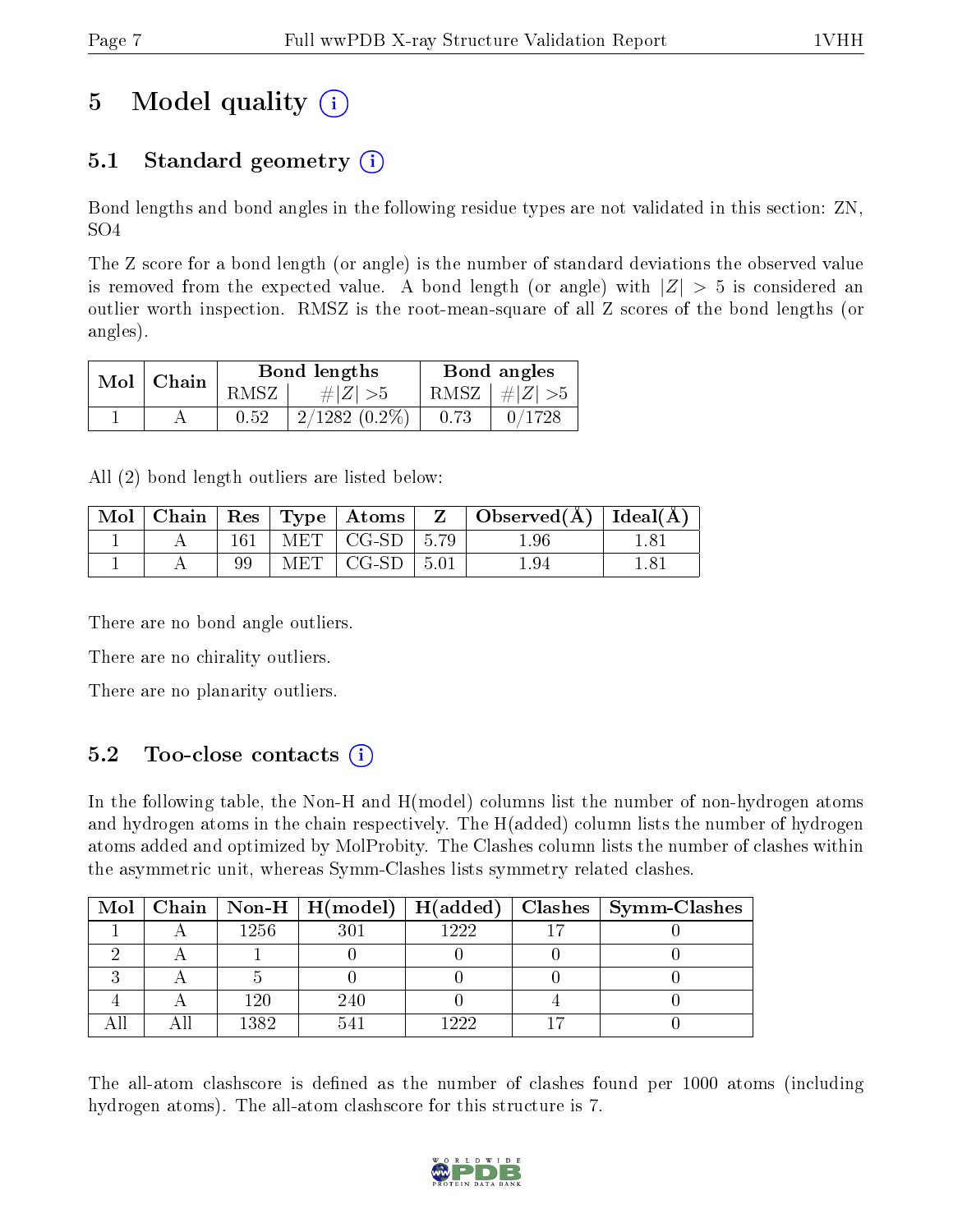| Atom-1              | Atom-2               | Interatomic    | Clash         |
|---------------------|----------------------|----------------|---------------|
|                     |                      | distance $(A)$ | overlap $(A)$ |
| 1: A:66: LYS:HG3    | 1: A:142:TYR:HB3     | 1.50           | 0.92          |
| 1: A:99:MET:HG3     | 1: A:104: LYS: HG3   | 1.72           | 0.70          |
| 1:A:80:ASN:HD21     | 1:A:82:ASN:HB2       | 1.71           | 0.54          |
| 1: A:80: ASN:HD22   | 1: A:82: ASN:H       | 1.55           | 0.53          |
| 1:A:80:ASN:ND2      | 1:A:82:ASN:H         | 2.07           | 0.53          |
| 1:A:45:TYR:HB2      | 4: A:312: HOH:O      | 2.11           | 0.50          |
| 1: A:62: ARG:HD3    | 1: A:62: ARG: N      | 2.27           | 0.50          |
| 1: A: 189: GLU:O    | 1: A: 192: VAL: HG22 | 2.12           | 0.49          |
| 1: A:80: ASN: C     | 1: A:80: ASN:HD22    | 2.16           | 0.49          |
| 1:A:145:ARG:HD2     | 1: A:186: VAL:O      | 2.13           | 0.48          |
| 1: A: 104: LYS: NZ  | 1: A:104:LYS:HB3     | 2.30           | 0.46          |
| 1:A:180:ALA:N       | 4: A:288:HOH:O       | 2.50           | 0.45          |
| 1:A:66:LYS:HG3      | 1: A:142:TYR:CB      | 2.36           | 0.43          |
| 1: A:72: GLU:O      | 1: A: 75: LYS: HD3   | 2.19           | 0.43          |
| 1: A:91: GLU: HG2   | 4:A:230:HOH:O        | 2.21           | 0.41          |
| 1: A: 104: LYS: HZ3 | 1:A:104:LYS:HB3      | 1.85           | 0.41          |
| 1:A:144:GLY:HA2     | 4: A:210:HOH:O       | 2.21           | 0.41          |

All (17) close contacts within the same asymmetric unit are listed below, sorted by their clash magnitude.

There are no symmetry-related clashes.

#### 5.3 Torsion angles (i)

#### 5.3.1 Protein backbone (i)

In the following table, the Percentiles column shows the percent Ramachandran outliers of the chain as a percentile score with respect to all X-ray entries followed by that with respect to entries of similar resolution.

The Analysed column shows the number of residues for which the backbone conformation was analysed, and the total number of residues.

| $\mid$ Mol $\mid$ Chain | Analysed                                |  | Favoured   Allowed   Outliers   Percentiles                  |  |
|-------------------------|-----------------------------------------|--|--------------------------------------------------------------|--|
|                         | $155/162$ (96\%)   151 (97\%)   4 (3\%) |  | $\begin{array}{ c c c c c }\n\hline\n100 & 100\n\end{array}$ |  |

There are no Ramachandran outliers to report.

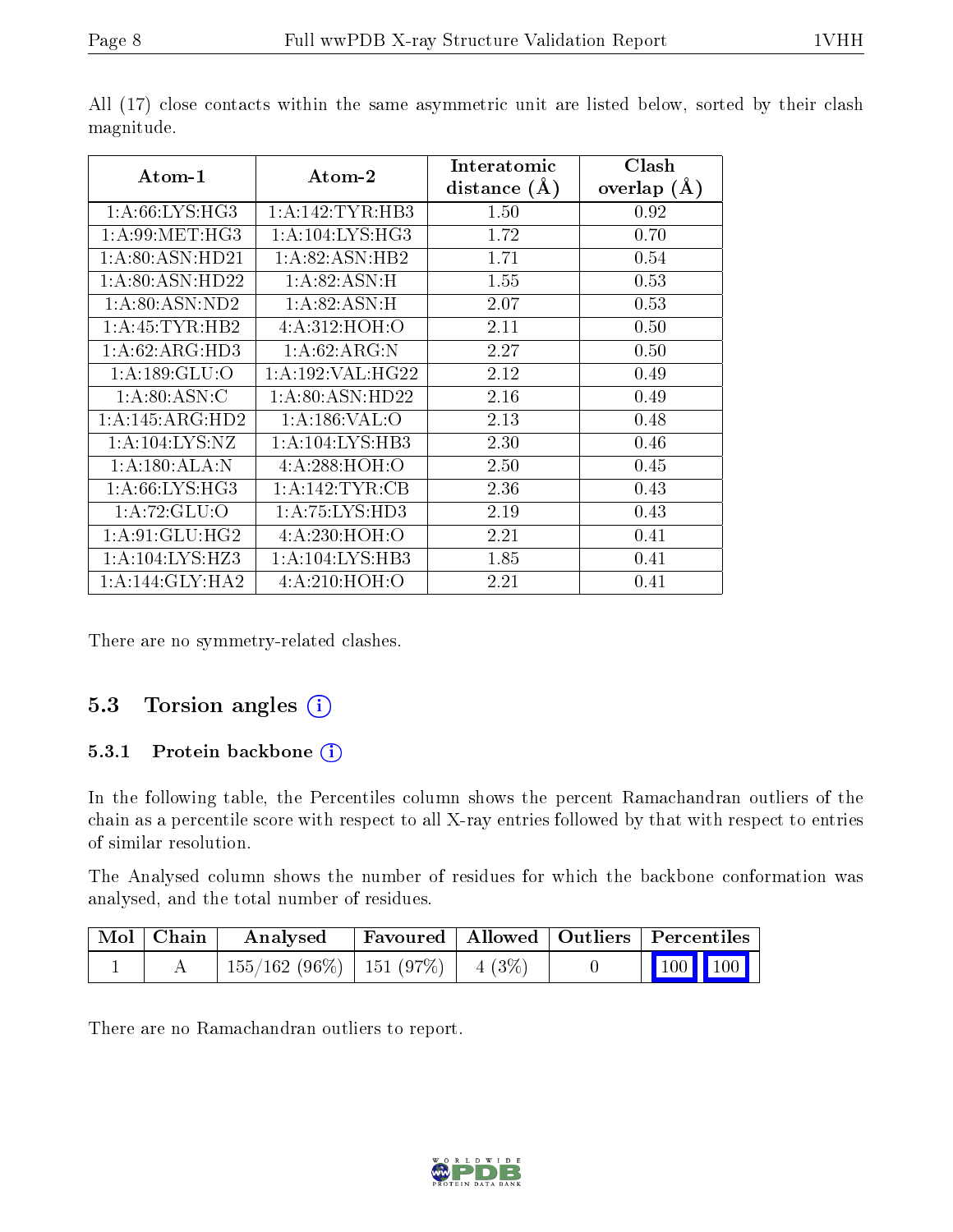#### 5.3.2 Protein sidechains  $(i)$

In the following table, the Percentiles column shows the percent sidechain outliers of the chain as a percentile score with respect to all X-ray entries followed by that with respect to entries of similar resolution.

The Analysed column shows the number of residues for which the sidechain conformation was analysed, and the total number of residues.

| $\mid$ Mol $\mid$ Chain | $\boldsymbol{\mathrm{Analysed}}$        | Rotameric   Outliers   Percentiles |                |  |  |
|-------------------------|-----------------------------------------|------------------------------------|----------------|--|--|
|                         | $133/138$ (96\%)   125 (94\%)   8 (6\%) |                                    | $\boxed{19}$ 6 |  |  |

All (8) residues with a non-rotameric sidechain are listed below:

| Mol | Chain | Res | <b>Type</b> |
|-----|-------|-----|-------------|
|     | А     | 39  | <b>LYS</b>  |
|     | А     | 66  | <b>LYS</b>  |
|     | А     | 70  | <b>ASN</b>  |
| 1   | A     | 80  | <b>ASN</b>  |
| 1   | А     | 132 | <b>ASP</b>  |
| 1   | А     | 161 | MET         |
|     |       | 176 | <b>TYR</b>  |
|     |       | 190 | <b>ASN</b>  |

Some sidechains can be flipped to improve hydrogen bonding and reduce clashes. All (3) such sidechains are listed below:

| Mol | Chain | Res | Type |
|-----|-------|-----|------|
|     |       |     |      |
|     |       |     | ASN  |
|     |       |     |      |

#### $5.3.3$  RNA  $(i)$

There are no RNA molecules in this entry.

#### 5.4 Non-standard residues in protein, DNA, RNA chains (i)

There are no non-standard protein/DNA/RNA residues in this entry.

#### 5.5 Carbohydrates  $(i)$

There are no carbohydrates in this entry.

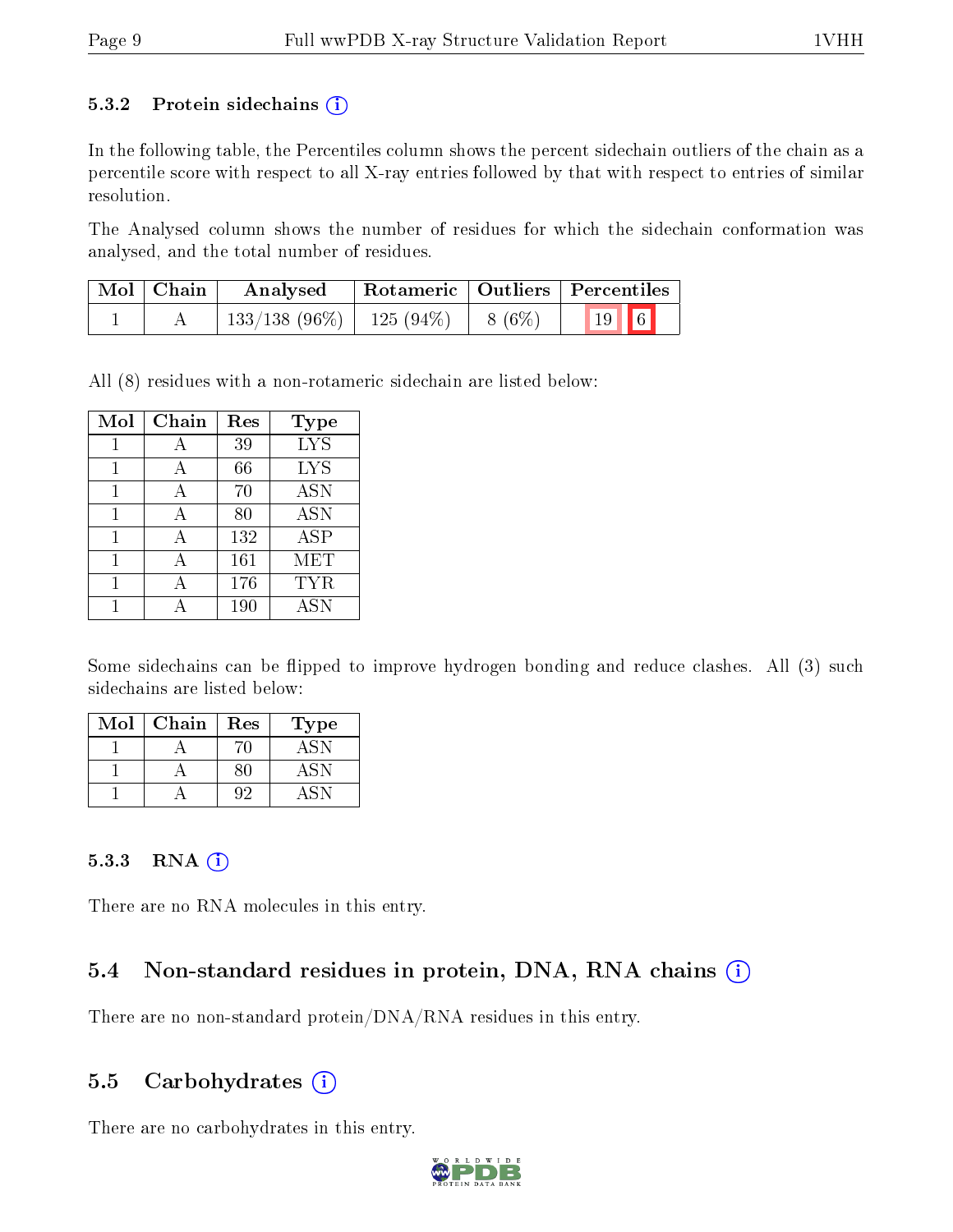### 5.6 Ligand geometry (i)

Of 2 ligands modelled in this entry, 1 is monoatomic - leaving 1 for Mogul analysis.

In the following table, the Counts columns list the number of bonds (or angles) for which Mogul statistics could be retrieved, the number of bonds (or angles) that are observed in the model and the number of bonds (or angles) that are dened in the Chemical Component Dictionary. The Link column lists molecule types, if any, to which the group is linked. The Z score for a bond length (or angle) is the number of standard deviations the observed value is removed from the expected value. A bond length (or angle) with  $|Z| > 2$  is considered an outlier worth inspection. RMSZ is the root-mean-square of all Z scores of the bond lengths (or angles).

| $\bf{Mol}$ |                 | $\mid$ Type $\mid$ Chain $\mid$ | $\mid$ Res $\mid$ | $Link \vert$             |                 | Bond lengths |                    |               | Bond angles |         |
|------------|-----------------|---------------------------------|-------------------|--------------------------|-----------------|--------------|--------------------|---------------|-------------|---------|
|            |                 |                                 |                   |                          | Counts $\vdash$ |              | RMSZ   $\# Z  > 2$ | Counts   RMSZ |             | $\# Z $ |
|            | SO <sub>4</sub> |                                 | 401               | $\overline{\phantom{a}}$ | 4.4.4           | 0.70         |                    | 6.6.6         | 0.36        |         |

There are no bond length outliers.

There are no bond angle outliers.

There are no chirality outliers.

There are no torsion outliers.

There are no ring outliers.

No monomer is involved in short contacts.

### 5.7 [O](https://www.wwpdb.org/validation/2017/XrayValidationReportHelp#nonstandard_residues_and_ligands)ther polymers  $(i)$

There are no such residues in this entry.

#### 5.8 Polymer linkage issues  $(i)$

There are no chain breaks in this entry.

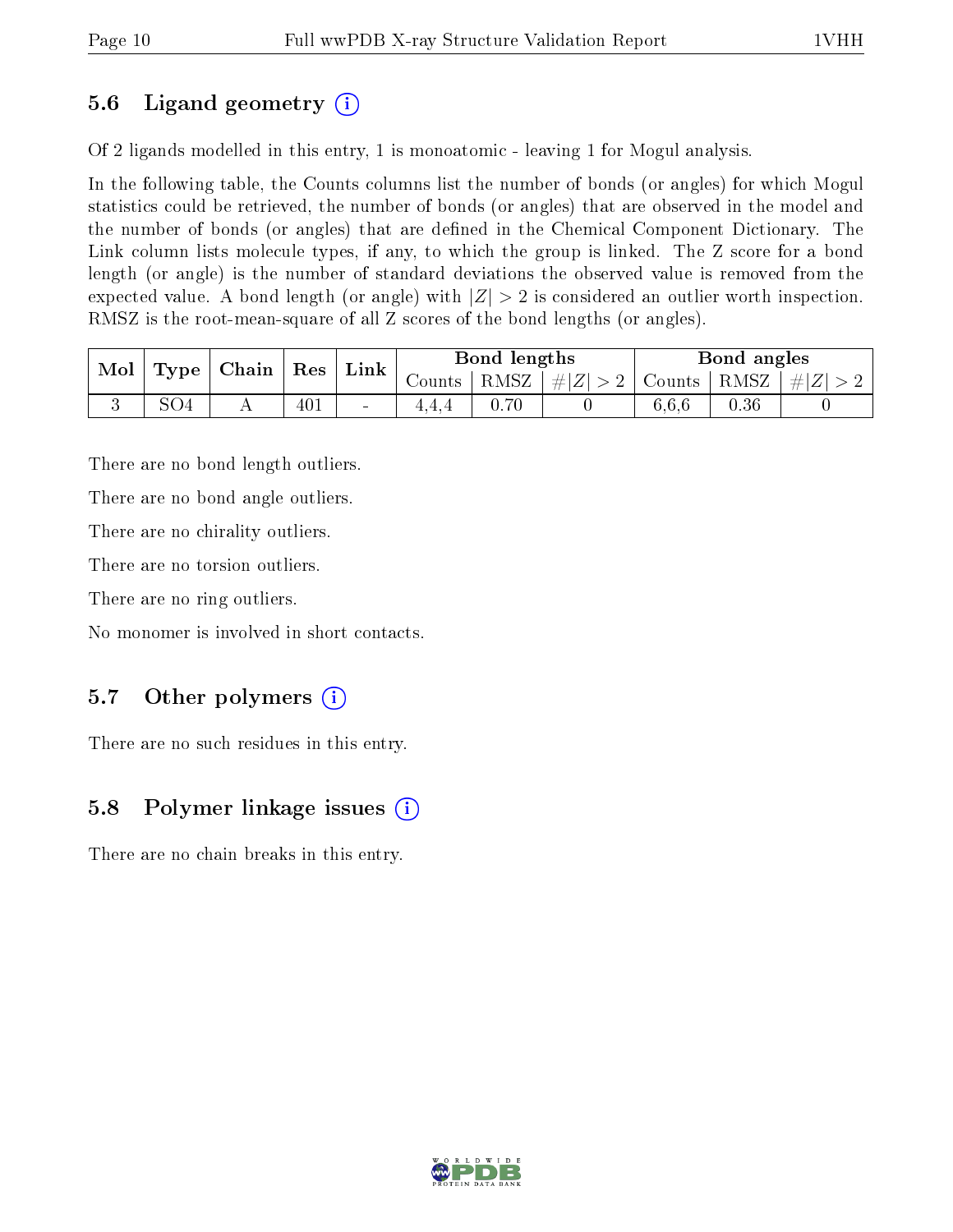### 6 Fit of model and data  $\left( \cdot \right)$

#### 6.1 Protein, DNA and RNA chains (i)

In the following table, the column labelled  $#RSRZ>2'$  contains the number (and percentage) of RSRZ outliers, followed by percent RSRZ outliers for the chain as percentile scores relative to all X-ray entries and entries of similar resolution. The OWAB column contains the minimum, median,  $95<sup>th</sup>$  percentile and maximum values of the occupancy-weighted average B-factor per residue. The column labelled  $Q < 0.9$  lists the number of (and percentage) of residues with an average occupancy less than 0.9.

| $\mid$ Mol $\mid$ Chain $\mid$ | $\boldsymbol{\mathrm{Analysed}}$ | $\vert$ <rsrz> <math>\vert</math></rsrz> | $\rm \#RSRZ{>}2$                  | $\vert$ OWAB(Å <sup>2</sup> ) $\vert$ Q<0.9 |
|--------------------------------|----------------------------------|------------------------------------------|-----------------------------------|---------------------------------------------|
|                                | $\pm 157/162$ (96%) $\pm$        | 0.30                                     | $\mid 8(5\%)$ 28 31 4, 11, 31, 48 |                                             |

All (8) RSRZ outliers are listed below:

| Mol | Chain | $\operatorname{Res}% \left( \mathcal{N}\right) \equiv\operatorname{Res}(\mathcal{N}_{0})\cap\mathcal{N}_{1}$ | Type       | <b>RSRZ</b> |
|-----|-------|--------------------------------------------------------------------------------------------------------------|------------|-------------|
| 1   | А     | 40                                                                                                           | <b>LEU</b> | 5.2         |
| 1   |       | 192                                                                                                          | VAL        | 3.0         |
| 1   |       | 39                                                                                                           | <b>LYS</b> | 2.8         |
| 1   |       | 72                                                                                                           | <b>GLU</b> | 2.5         |
| 1   |       | 193                                                                                                          | <b>ALA</b> | 2.5         |
| 1   |       | 99                                                                                                           | MET        | 2.4         |
|     |       | 70                                                                                                           | <b>ASN</b> | 2.1         |
|     |       | 115                                                                                                          | MET        | 2.0         |

#### 6.2 Non-standard residues in protein, DNA, RNA chains  $(i)$

There are no non-standard protein/DNA/RNA residues in this entry.

#### 6.3 Carbohydrates (i)

There are no carbohydrates in this entry.

#### 6.4 Ligands  $(i)$

In the following table, the Atoms column lists the number of modelled atoms in the group and the number defined in the chemical component dictionary. The B-factors column lists the minimum, median,  $95<sup>th</sup>$  percentile and maximum values of B factors of atoms in the group. The column labelled  $Q< 0.9$ ' lists the number of atoms with occupancy less than 0.9.